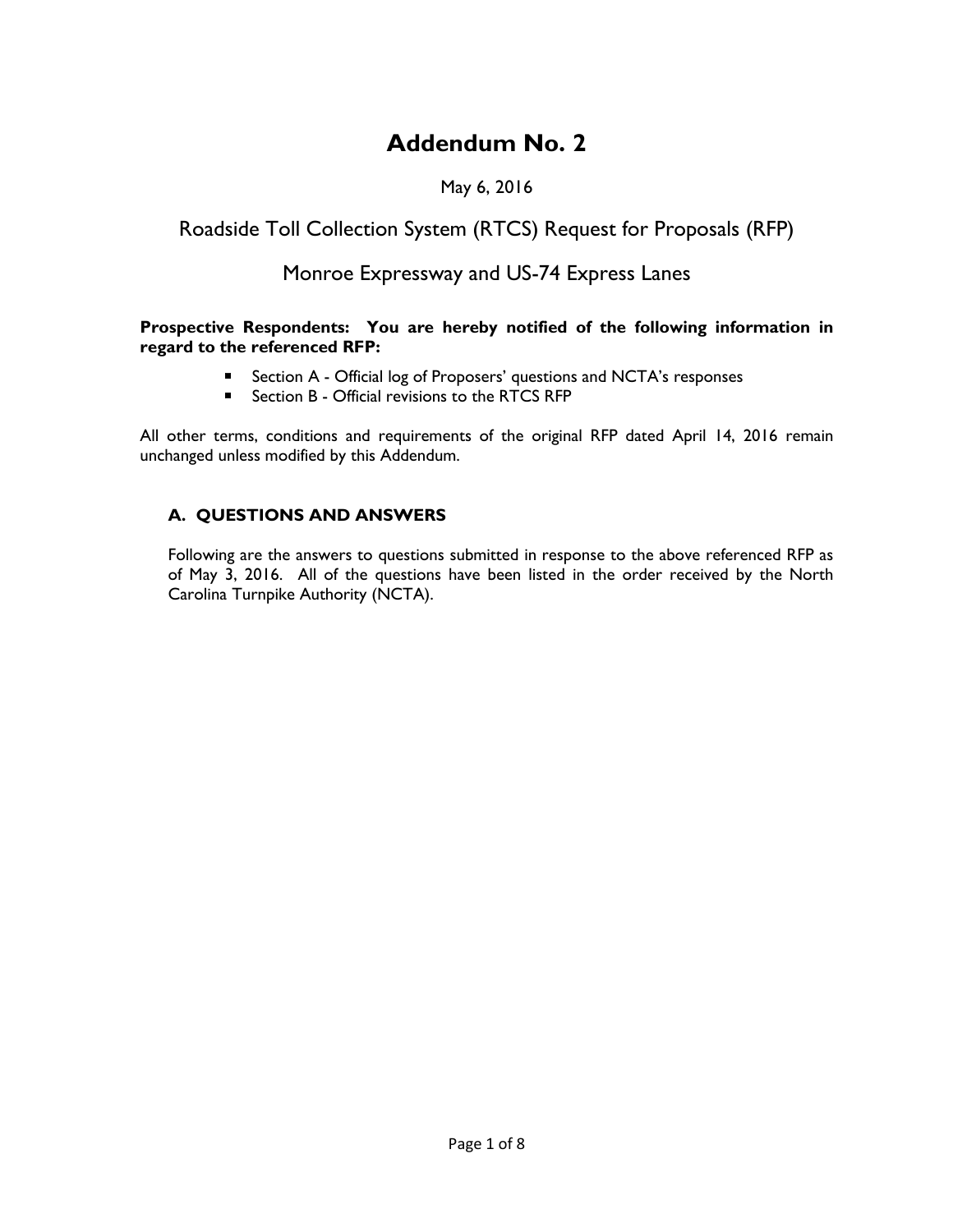| <b>Proposer Questions</b> |      |            | North Carolina Turnpike Authority (NCTA)      |                                                                                                                                                                                                                                                                                                                                                                                                                       |                                                                                                                                                                                             |  |
|---------------------------|------|------------|-----------------------------------------------|-----------------------------------------------------------------------------------------------------------------------------------------------------------------------------------------------------------------------------------------------------------------------------------------------------------------------------------------------------------------------------------------------------------------------|---------------------------------------------------------------------------------------------------------------------------------------------------------------------------------------------|--|
|                           |      |            |                                               |                                                                                                                                                                                                                                                                                                                                                                                                                       |                                                                                                                                                                                             |  |
|                           | Page | Section    | <b>Section Description</b>                    | <b>Proposer Question</b>                                                                                                                                                                                                                                                                                                                                                                                              | <b>NCTA Response</b>                                                                                                                                                                        |  |
|                           |      |            |                                               |                                                                                                                                                                                                                                                                                                                                                                                                                       |                                                                                                                                                                                             |  |
|                           | N/A  | Cover Page | Mandatory Pre-Proposal Meeting<br>information | Our firm is interested in attending the Mandatory<br>Pre-Proposal Scope of Services Meeting for the<br>NCTA Roadside Toll Collection System project<br>on April 28th, 2016. Has the location been<br>determined? Also, do you require notification<br>about who and how many people will be<br>attending?                                                                                                             | Please see the NCTA's website<br>(http://www.ncdot.gov/turnpike/business/) for<br>Addendum 1, which includes the information you<br>requested. Please note that an RSVP is not<br>required. |  |
| 2.                        | N/A  | Cover Page | Mandatory Pre-Proposal Meeting<br>information | With the Preproposal coming up next week on<br>the 28th, I was wondering if you had any<br>additional information regarding the time and<br>location of the pre-proposal meeting?                                                                                                                                                                                                                                     | See response to Question 1.                                                                                                                                                                 |  |
| $\overline{3}$ .          | N/A  | Cover Page | Mandatory Pre-Proposal Meeting<br>information | In regard to the pre-proposal meeting that is<br>scheduled on April 28 for the above referenced<br>project, has the time and location of this meeting<br>been finalized? I am assuming the meeting will be<br>in Raleigh, but wanted to confirm that to be<br>correct and also confirm the meeting time to<br>make necessary arrangements to attend. Please<br>advise at your earliest convenience, and thank<br>you. | See response to Question 1.                                                                                                                                                                 |  |
| $\mathbf{4}$              | N/A  | Cover Page | Mandatory Pre-Proposal Meeting<br>information | Has the time and place for the mandatory pre-<br>proposal meeting for the Roadside Toll Collection<br>System RFP US-74 Express Lanes been finalized<br>yet?                                                                                                                                                                                                                                                           | See response to Question 1.                                                                                                                                                                 |  |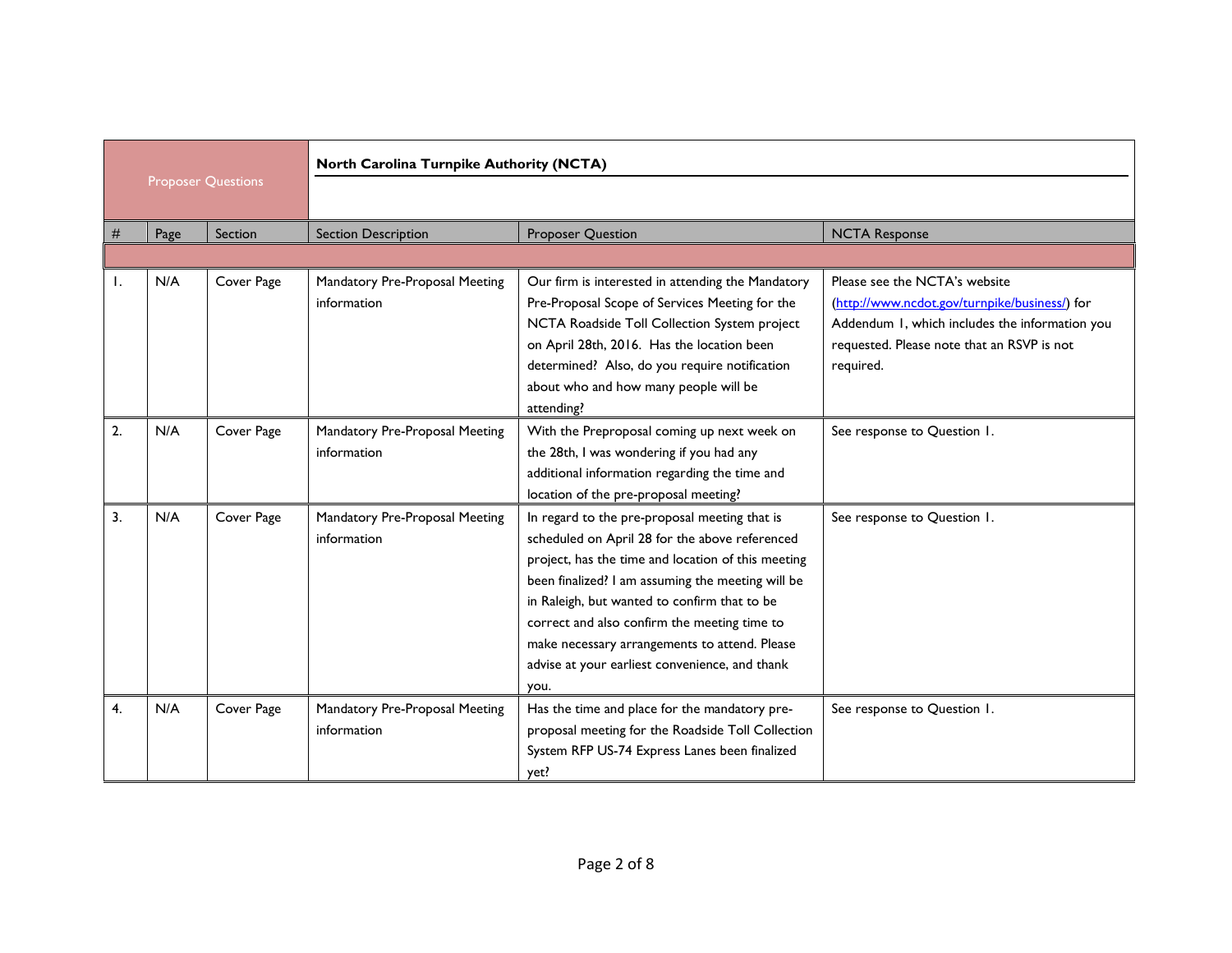| <b>Proposer Questions</b> |      |            | North Carolina Turnpike Authority (NCTA)      |                                                                                                                                                                                                                                                                                   |                                                                                                                                                                                                                                                                                                                                          |  |  |
|---------------------------|------|------------|-----------------------------------------------|-----------------------------------------------------------------------------------------------------------------------------------------------------------------------------------------------------------------------------------------------------------------------------------|------------------------------------------------------------------------------------------------------------------------------------------------------------------------------------------------------------------------------------------------------------------------------------------------------------------------------------------|--|--|
| #                         | Page | Section    | <b>Section Description</b>                    | <b>Proposer Question</b>                                                                                                                                                                                                                                                          | <b>NCTA Response</b>                                                                                                                                                                                                                                                                                                                     |  |  |
| 5.                        | N/A  | Cover Page | Mandatory Pre-Proposal Meeting<br>information | Could you please tell provide the location of the<br>Mandatory Pre-proposal Scope of Services<br>Meeting. We are starting to make our travel<br>arrangements now in preparation for the meeting<br>next week.                                                                     | See response to Question 1.                                                                                                                                                                                                                                                                                                              |  |  |
| 6.                        | N/A  | N/A        | Mandatory Pre-Proposal Meeting<br>information | Thanks for providing the very informative bidders<br>meeting last week. During that meeting it was<br>indicted that the presentation made that day<br>would be posted. I just checked the RFP web site<br>and did not see that presentation. Am I checking<br>the right location? | Yes, both the attendee list and Pre-Proposal<br>presentation were posted on website and emailed<br>to Project Email List on May 3, 2016.                                                                                                                                                                                                 |  |  |
| 7.                        | N/A  | N/A        | Mandatory Pre-Proposal Meeting<br>information | It was a pleasure meeting you and the rest of your<br>team last week in Raleigh and I'm excited to<br>provide you our proposal. I would like to request<br>a copy of the slides used in the meeting if they're<br>available.                                                      | See response to Question 6.                                                                                                                                                                                                                                                                                                              |  |  |
| 8.                        | N/A  | N/A        | Asked during Pre-Proposal<br>Meeting          | May we receive a copy of all companies present<br>today (Mandatory Pre-Proposal Meeting)?                                                                                                                                                                                         | See response to Question 6.                                                                                                                                                                                                                                                                                                              |  |  |
| 9.                        | N/A  | N/A        | Asked during Pre-Proposal<br>Meeting          | Is the 50 feet between gantries set or can a<br>proposer provide a distance that is optimal for<br>system performance?                                                                                                                                                            | Please note the follow-up to the oral answer<br>provided at the pre-Proposal meeting:<br>NCTA has engaged the Design-Build Constructor<br>to determine if there is flexibility in the spacing of<br>the gantries and will provide a response in a<br>subsequent addendum as to whether changes in the<br>gantry spacing will be allowed. |  |  |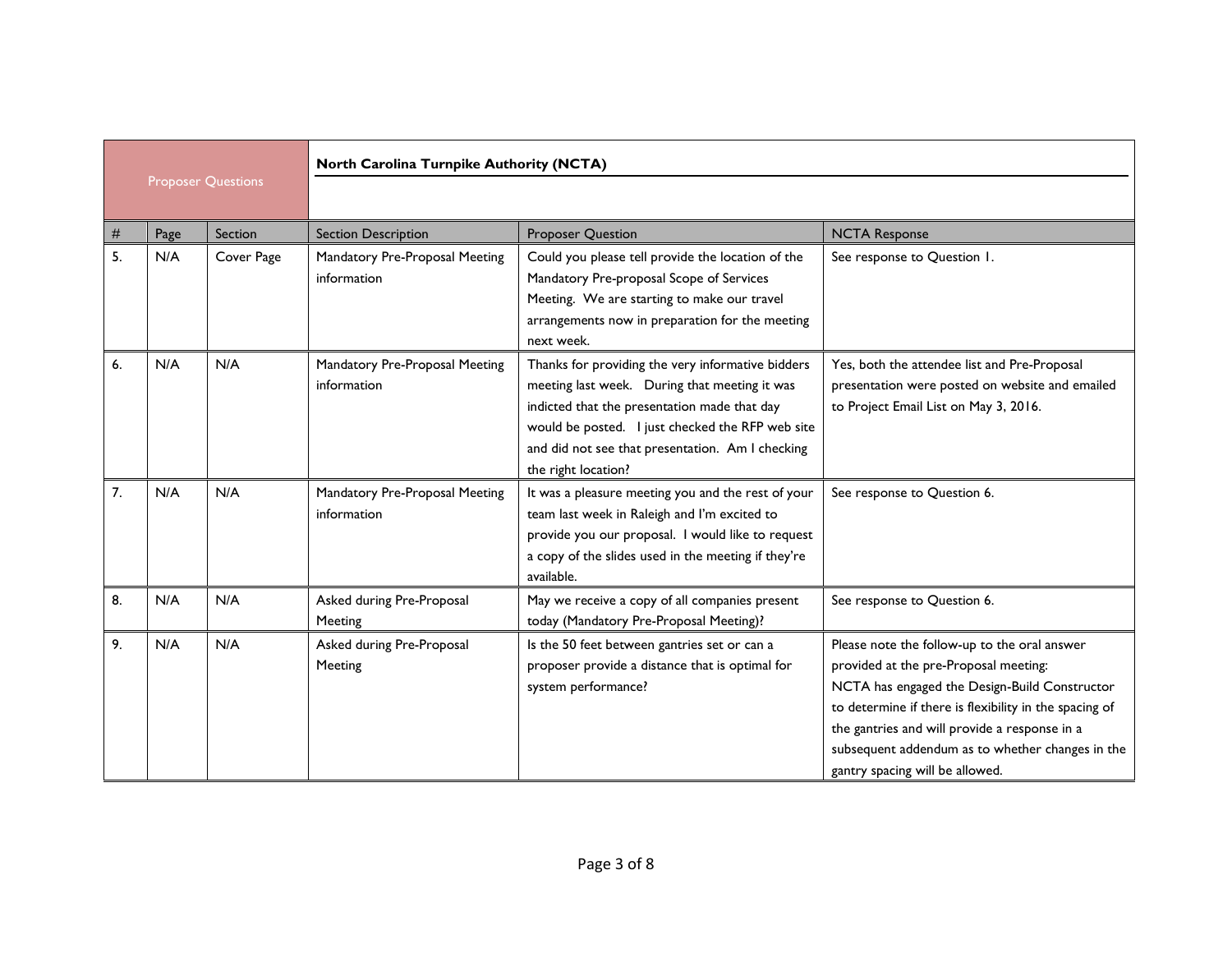- **B. REVISIONS (Deletions are shown in red text strikeout mode and additions are in red text and underlined)**
- **1.** Section I, Administrative, Section 1.1 Background and Purpose on page 1 of 18 (page 7 of 331 in original RFP PDF file) - First sentence in first paragraph, change "NCTA" to "Department", as follows:

The North Carolina Turnpike Authority (NCTA), a business unit of the North Carolina NCTA Department of Transportation, was formed in 2002 by the North Carolina General Assembly.

**2.** Section I, Administrative, Section 2.13 Proposal Submittal Deadline on page 8 of 18 (page 14 of 331 in original RFP PDF file) - Edit the first sentence as follows:

Complete and separate Technical Proposals and Price Proposals shall be delivered to the front desk of the North Carolina Department of Transportation (NCDOT) building location presented on the cover page of this RFP in Section I, Administrative, Section 1, Notice of Request for Proposals, before the due date and time provided in Table I-1 Procurement Schedule, where they will be logged in as received.

**3.** Section I, Administrative, Section 2.18 Contractual Obligations on page 9 of 18 (page 14 of 331 in original RFP PDF file) - Edit the last sentence as follows:

Further, all exceptions must be taken in accordance with the instructions set forth in in Section IV, Proposal Contents and Submission, Section 1.2 Content of Technical Proposal (<sup>1</sup>H. Proposal Section 6).

**4.** Section IV, Proposal Contents and Submission, Section 1.2 Content of Proposal, Table 4 -1 Proposal Page Limitations on page 1 of 20 (page 271 of 331 in original RFP PDF file) - Delete the following:

| Appondix 2: Draft Schodulo                                  | No limitations           |
|-------------------------------------------------------------|--------------------------|
| $\overline{I}$ reporters $\overline{I}$ . Praise ochic durc | <b>TYPE INTINGERATIO</b> |

| Appendix 32: Audited Financial<br><b>Statements</b>    | No limitations |
|--------------------------------------------------------|----------------|
| Appendix $43$ : Preliminary Bill of<br>Materials (BOM) | No limitations |
| Appendix 54: Sample Reports                            | No Limitations |

a. Renumber the remaining appendices in Table 4-1 to the following:

- b. Renumber appendices throughout the RFP to match the updated appendices' numbers noted above in 3.a., specifically:
	- i. Section IV-I.2, C. Proposal Section 1: Firm Qualifications, #4: Change Appendix 3 to Appendix 2 (two references)
	- ii. Section IV-I.2, E. Proposal Section 3: Approach to Scope of Work and Requirements, #4.a: Change Appendix 5 to Appendix 4
	- iii. Section IV-I.2, E. Proposal Section 3: Approach to Scope of Work and Requirements, #10: Change Appendix 2 to Appendix 3 (two references)
	- iv. Section IV-I.2, E. Proposal Section 3: Approach to Scope of Work and Requirements, #19: Change Appendix 5 to Appendix 4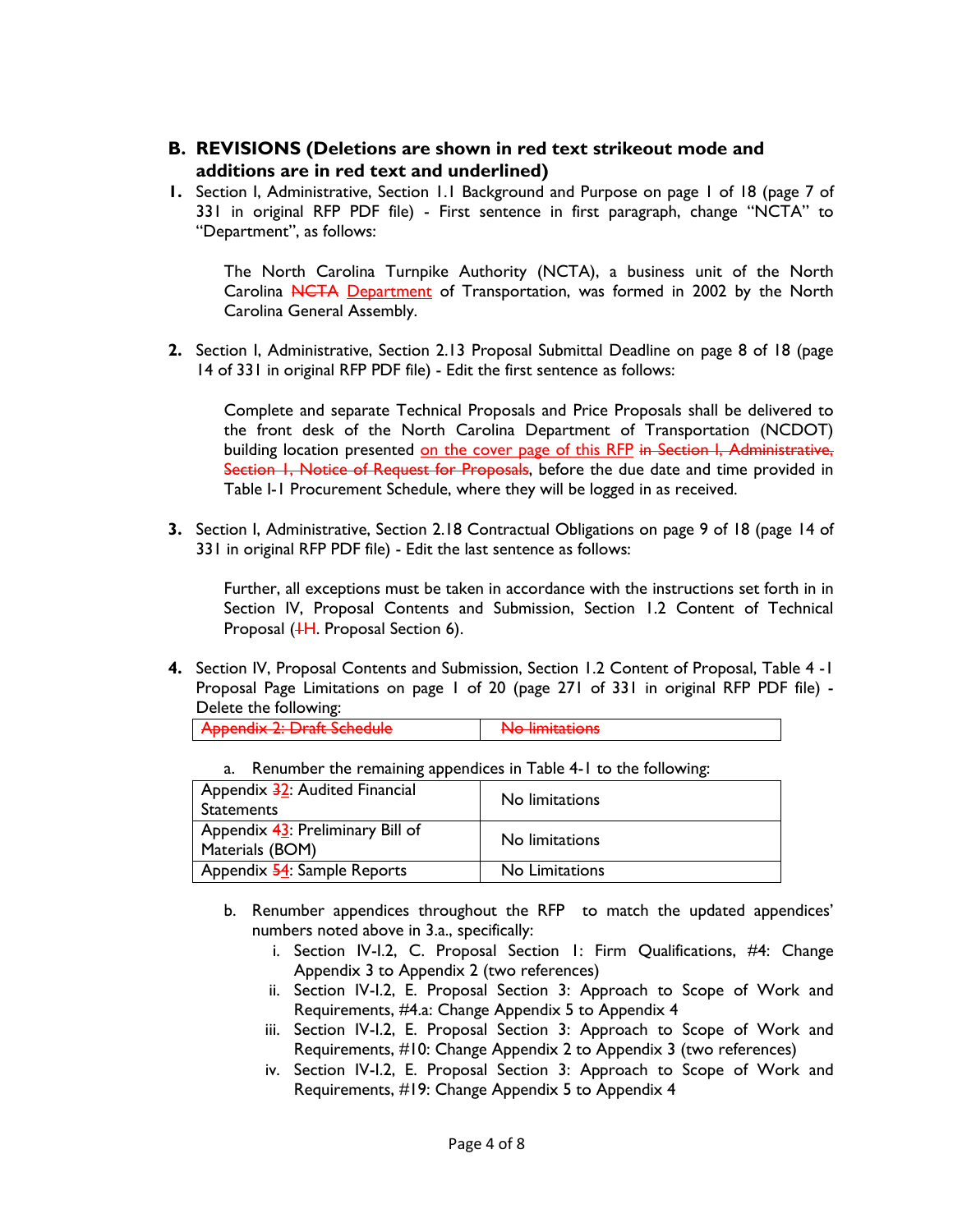- v. Section IV-I.2, E. Proposal Section 3: Approach to Scope of Work and Requirements, #21.a: Change Appendix 4 to Appendix 3
- c. Renumber the appendices in Section IV, Proposal Contents and Submission, Section 1.2 Content of Proposal, J. Proposal Appendices on page 17 of 20 (page 287 of 331 in original RFP PDF file) as follows:
	- Appendix 1. Hardware Cut Sheets
	- Appendix 2. Draft Schedule
	- Appendix  $\frac{32}{2}$ . Audited Financial Statements (Two Years)
	- Appendix  $43.$  Preliminary Bill of Materials (BOM) that details all Equipment and third-party products provided and will become the basis for the complete, Approved parts list, including spare parts.
	- Appendix  $\frac{54}{1}$ . Sample Reports
- **5.** Section IV, Proposal Contents and Submission, Section 1.2 Content of Proposal, C. Proposal Section 1: Firm Qualifications, #6.b on pages 3-4 of 20 (page 274-275 of 331 in original RFP PDF file) - Edit the first sentence of paragraph b. as follows:

The Proposer, in combination with its Subcontractors, shall have successfully developed and delivered at least one (1) dynamically priced toll project that includes AVI and image-based transactions, toll rate calculation, transaction packaging and processing, and the how ITS elements and devices such as variable toll message signs and detectors that were also integrated into the system.

**6.** Section IV, Proposal Contents and Submission, Section 1.2 Content of Proposal, D. Proposal Section 2: Key Team Qualifications, Table 4-2, Key Team Personnel Roles and Commitments, Maintenance Manager on page 5 of 20 (page 275 of 331 in original RFP PDF file) - Edit the description as follows:

Responsible for the installation Maintenance and Commissioning of the System (can be combined with Installation Manager).

- **7.** Section IV, Proposal Contents and Submission, Section I.2 Content of Proposal, F. Proposal Section 4: Approach to Project Plan and Implementation on page 12 of 20 (page 282 of 331 in original RFP PDF file) change as follows:
	- a. Edit the following sentences as shown:
		- i. *Second paragraph of section:* This list of milestones is not intended to include all Project milestones of the Project, but to present planned major milestones to allow the Proposer sufficient detail to develop a meaningful Preliminary Project Implementation Schedule as a part of its Proposal.
		- ii. *Item #2 of section:*
			- 1. Provide a Preliminary Project **Implementation** Schedule in MS Project format that meets the schedule guidelines set forth above and is based on the **Exhibit A, Project Implementation Schedule**.
			- 2. All major elements of the Project requirements shall be addressed in the Preliminary Implementation Project Implementation Schedule, including draft submissions, review cycles and final Approvals.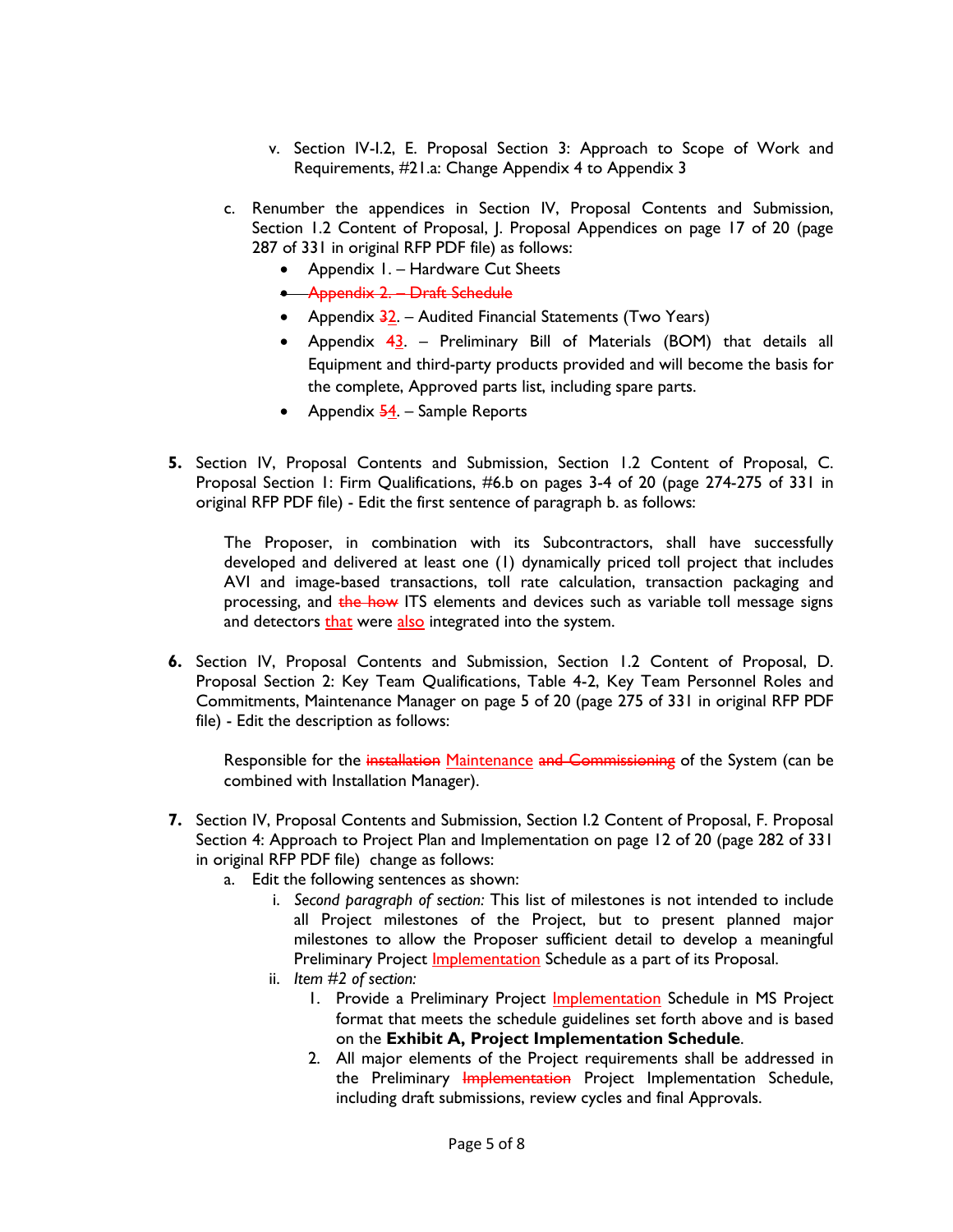- b. Add the following sentence after the sentence noted above in 7.a.ii.2:
	- i. Include the Preliminary Project Implementation Schedule in Proposal Section 7 and note in your response to this item that it was provided in Proposal Section 7.
- c. Section IV, Proposal Contents and Submission, Section I.2 Content of Proposal, F. Proposal Section 7: Forms and Submittals, Table 4-3: Forms and Submittal Checklist, Other Proposal Submittals on page 17 of 20 (page 287 of 331 in original RFP PDF file)
	- i. Change Preliminary Project Schedule to be located in Technical Proposal Section 7, not Section 4, as follows.

| N/A | <b>Preliminary Project</b><br>Implementation Schedule |  | See Section IV-1.2   Technical Proposal Section 47 |  |
|-----|-------------------------------------------------------|--|----------------------------------------------------|--|
|-----|-------------------------------------------------------|--|----------------------------------------------------|--|

- d. Section V, Terms and Conditions, Section 2.5.1. Time Extensions and Schedule Changes on page 20 of 37 (page 315 of 331 in original RFP PDF file) - Edit as follows:
	- i. *Item #1 of section*:
		- 1. Within **fourteen ten** (14) Calendar Days of Notice to Proceed the Contractor shall submit a Preliminary Project Implementation Schedule for Approval in accordance with the Requirements set forth in **Section III, Scope of Work and Requirements**. The Approved Preliminary Project Implementation Schedule at the time of the execution of the Agreement shall be included as Exhibit X, Preliminary Project Implementation Schedule.
	- ii. *Item #2 of section*:
		- 1. The Contractor shall clearly label each update against the Approved Preliminary Project **Implementation** Schedule, pursuant to the Requirements of the Approved Project Management Plan.
- **8.** Section V, Terms and Conditions, Section 1.11 Order of Precedence, #1 on page 18 of 37 (page 312 of 331 in original RFP PDF file) - Edit as follows:
	- 1. Executed Agreement, including RFP, all executed RFP addenda, BAFO (if applicable), and Amendments, excluding items  $\frac{3}{5}$  and  $\frac{4}{5}$ .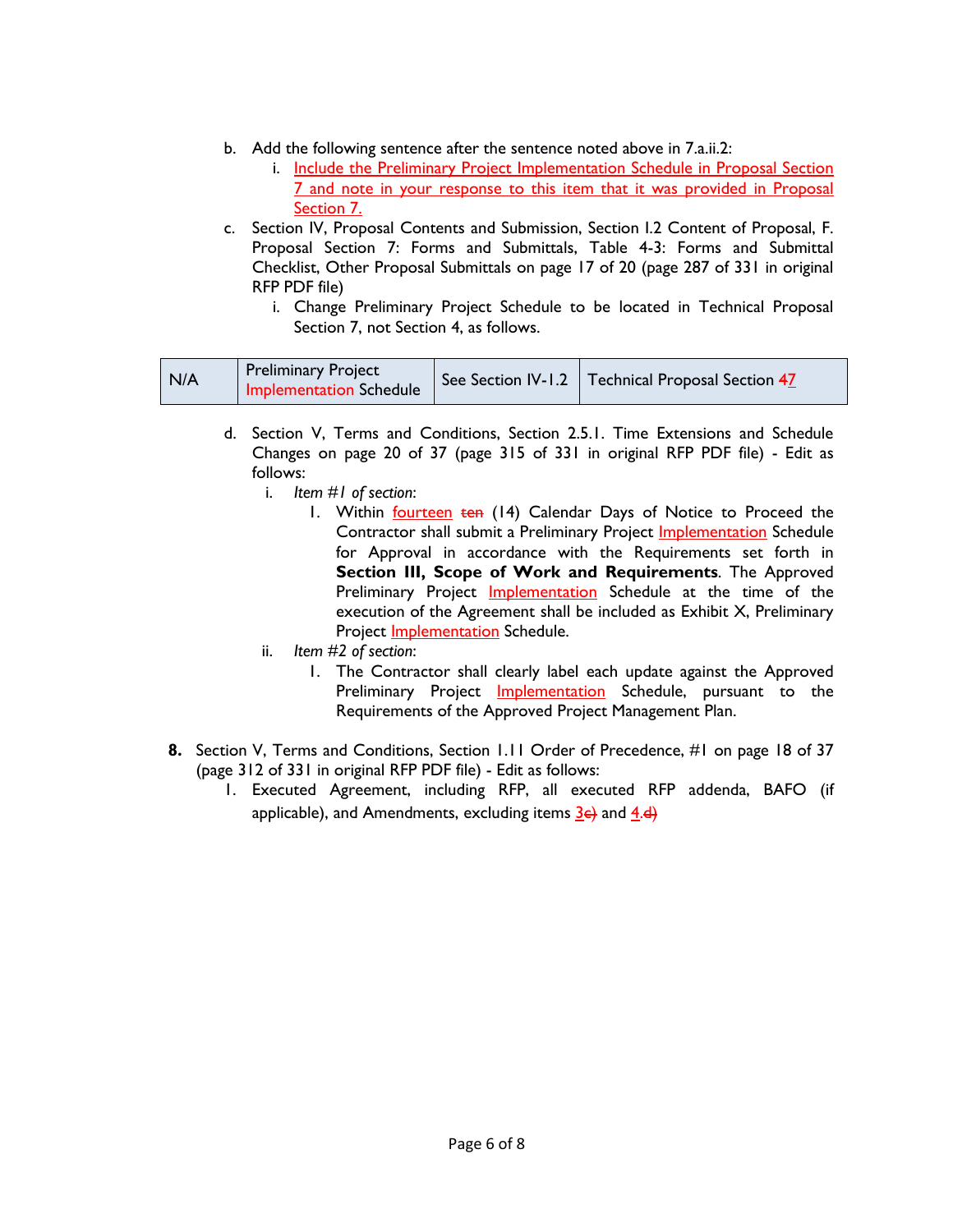**9.** Replace Exhibit A – Project Implementation Schedule on pages 3 and 4 of 324 in original Exhibits PDF file in its entirety with the following:

| <b>Exhibit A - Project Implementation Schedule</b>                                                          |                           |                         |  |  |
|-------------------------------------------------------------------------------------------------------------|---------------------------|-------------------------|--|--|
| <b>Major Milestone Description</b>                                                                          | Projected<br><b>Start</b> | Projected<br><b>End</b> |  |  |
| <b>Notice to Proceed</b>                                                                                    | 11/1/2016                 |                         |  |  |
|                                                                                                             |                           |                         |  |  |
| <b>Project Kickoff Meeting</b>                                                                              | 11/1/2016                 | --                      |  |  |
|                                                                                                             |                           |                         |  |  |
| <b>Project Planning Documentation</b>                                                                       | Nov. 2016                 | Jan. 2017               |  |  |
| (Project Schedule, Project Management Plan, Master Test Plan)                                               |                           |                         |  |  |
|                                                                                                             |                           |                         |  |  |
| System Design (US-74 Express Lanes and Monroe Expressway)<br>Requirements Review / Business Rules Workshops |                           |                         |  |  |
|                                                                                                             | Nov. 2016<br>Dec. 2016    | Dec. 2016               |  |  |
| <b>Reports Design Workshops</b>                                                                             |                           | Jan. 2017               |  |  |
| System Detailed Design Review<br><b>Bill of Materials</b>                                                   |                           | Jan. 2017<br>Jan. 2017  |  |  |
| Third Party Hardware and Software Documentation Submitted                                                   |                           | Jan. 2017               |  |  |
| Draft System Detailed Design Document (SDDD) Approved                                                       |                           | Feb. 2017               |  |  |
| Final System Detailed Design Document (SDDD) Submitted                                                      |                           | Mar. 2017               |  |  |
| RTCS Installation Design and Documentation Package Approved                                                 |                           | Apr. 2017               |  |  |
|                                                                                                             |                           |                         |  |  |
| System Development, Installation and Test (US-74 Express Lanes)                                             |                           |                         |  |  |
| Software Development                                                                                        | Apr. 2017                 | Jul. 2017               |  |  |
| System Formal Demonstration                                                                                 |                           | May 2017                |  |  |
| System HW & SW Procurement                                                                                  | Apr. 2017                 | Jul. 2017               |  |  |
| Factory Acceptance Test (FAT)                                                                               | Jun. 2017                 | Jul. 2017               |  |  |
| Final Installation Plan Approved                                                                            |                           | Jul. 2017               |  |  |
| Installation and Testing of US-74 Tolling Location                                                          | Aug. 2017                 | Sep. 2017               |  |  |
| <b>Onsite Installation Test (OIT)</b>                                                                       | Oct. 2017                 | Nov. 2017               |  |  |
| <b>NCTA CSC Back Office Interface Test</b>                                                                  |                           | Dec. 2017               |  |  |
| Installation and Commissioning Test                                                                         | Dec. 2017                 | Feb. 2018               |  |  |
| Maintenance Plan                                                                                            |                           | Jan. 2018               |  |  |
| <b>Training Complete</b>                                                                                    |                           | Feb. 2018               |  |  |
| US-74 Express Lanes Go-Live (Time of Day Pricing)                                                           |                           | 3/1/2018                |  |  |
| Dynamic Pricing Calibration and Testing                                                                     | Mar. 2018                 | Jun. 2018               |  |  |
| <b>US-74 Express Lanes Go-Live (Dynamic Pricing)</b>                                                        |                           | Jun. 2018               |  |  |
|                                                                                                             |                           |                         |  |  |
| Final Testing and Phase Closeout (US-74 Express Lanes)                                                      |                           |                         |  |  |
| Formal Operational and Acceptance Testing                                                                   | 3/1/2018                  | 5/15/2018               |  |  |
| As-Built System Detailed Design Document (SDDD) Approved                                                    |                           | May 2018                |  |  |
| As-Built Drawing Package Approved                                                                           |                           | May 2018                |  |  |
| System Operations / Acceptance (Start of Maintenance Phase for US-74)                                       |                           | 6/1/2018                |  |  |
|                                                                                                             |                           |                         |  |  |
| System Development, Installation and Test (Monroe Expressway)                                               |                           |                         |  |  |
| Software Development                                                                                        | Jul. 2017                 | Jan. 2018               |  |  |
| System Formal Demonstration                                                                                 |                           | Jan. 2018               |  |  |
| System HW & SW Procurement                                                                                  | Dec. 2017                 | Mar. 2018               |  |  |
| Factory Acceptance Test (FAT)                                                                               | Mar. 2018                 | Apr. 2018               |  |  |
| Final Installation Plan Approved                                                                            |                           | Apr. 2018               |  |  |